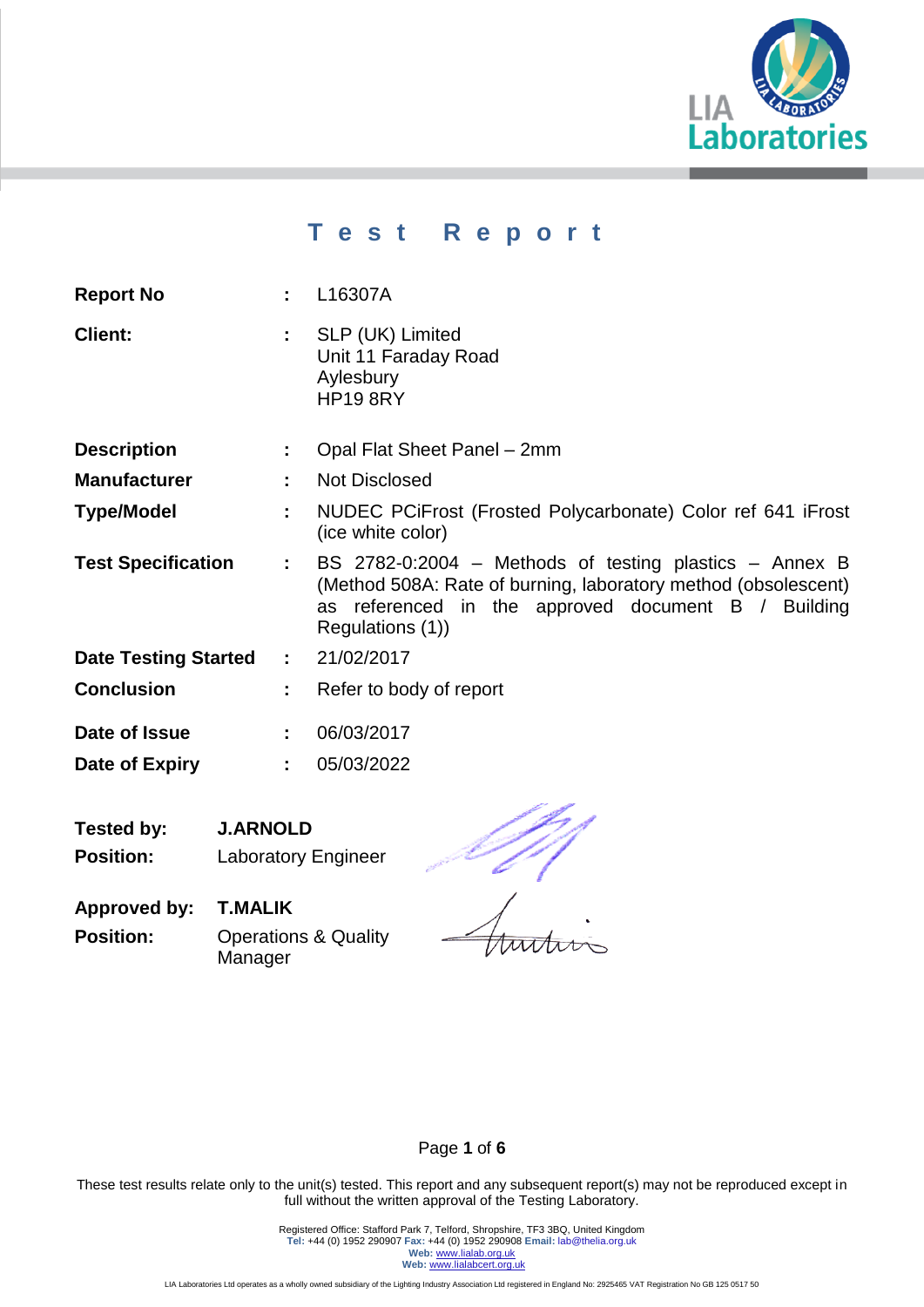

### **INTRODUCTION**

This test report details the results of the burning rate of a thermoplastic material. The tests that were carried out on each material sample were in accordance with BS 2782-0:2004 Method 508A Rate of burning, Laboratory method to determine whether the thermoplastic is TP(a) or TP(b) rated according to The Building Regulations 2010 (Volume 2 – Buildings other than dwelling houses B)

TP(a) rigid is achieved for a specimen of which (at the thickness of the product as put on the market), when tested as above, performs so that the test flame extinguishes before the first mark and the duration of flaming or afterglow does not exceed 5 seconds following removal of the burner.

TP(b) is achieved for other products which, when a specimen of the material between 1.5 and 3mm thick is tested as above, has a rate of burning which does not exceed 50mm/minute.

### **PRODUCT DETAILS**

| <b>Product Description</b>                                                                                | Opal Flat Sheet Panel - 2mm                                                      |  |  |  |
|-----------------------------------------------------------------------------------------------------------|----------------------------------------------------------------------------------|--|--|--|
| Model No.                                                                                                 | NUDEC PCIFrost (Frosted Polycarbonate) Color ref 641 iFrost (ice white<br>color) |  |  |  |
| <b>Number of Samples</b>                                                                                  | <b>One</b>                                                                       |  |  |  |
| <b>Condition on Receipt</b>                                                                               | Good                                                                             |  |  |  |
| <b>Nominal Dimensions</b>                                                                                 | 600mm $\times$ 600mm $\times$ 2mm                                                |  |  |  |
| Sampling Method: Test samples selected and supplied by client, no sampling method specified by<br>client. |                                                                                  |  |  |  |

#### **Table 1.** *Test Sample Details*

**Continued on following page**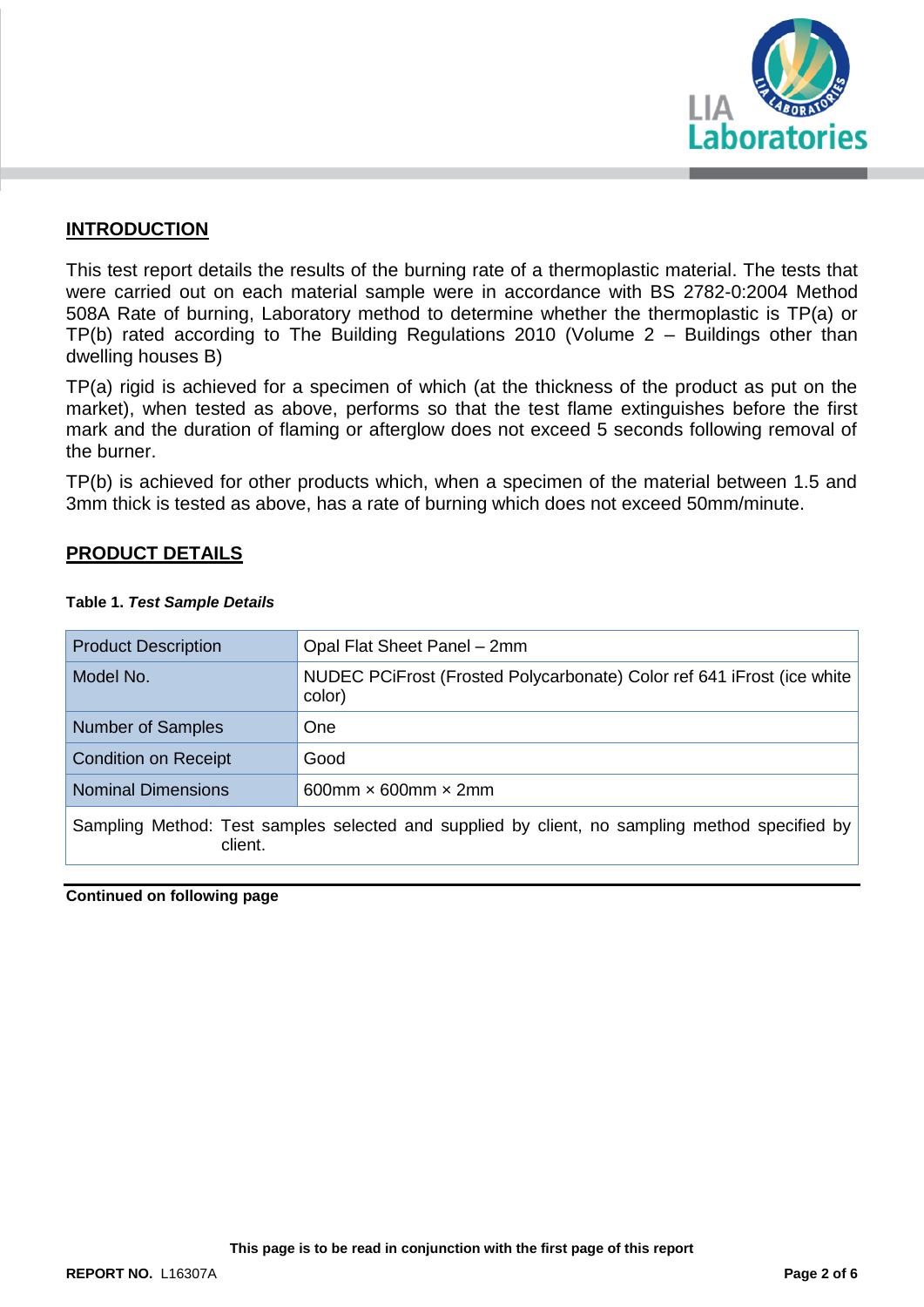

### **TEST SPECIMENS**

A total of 8 test specimens were cut from the material (test specimens A1-A3 were cut from one edge and then specimens B1-B3 were cut in a direction perpendicular to specimens A1-A3).

Each specimen cut from the material was 150mm long, 13mm wide.

The specimens were conditioned for a 24 hour period at an ambient temperature of 25˚C.

### **PROCEDURE**

Two lines were marked on each of the test specimens, one at 25mm and the other at 125mm from one end.

The other end of the test specimen was clamped in a rigid support, with its longitudinal axis horizontal and its transverse axis at 45˚ to the horizontal, ensuring that the marks were clearly visible.

A 130mm wire mesh (seven meshes per linear centimetre) was located 6mm below the test specimen with 6mm of the unsupported end protruding beyond the edge of the gauze. (ref. BS 2782-0:2004 Annex B figure B1).

A Bunsen burner with its flame set to between 13-19mm in height was positioned beneath the free end of the specimen so that the flame just contacted the specimen for a period of 10 seconds.

The time for the flame to travel between the 25mm mark and the 125mm mark was recorded in order to determine the burning rate (in mm per minute).

**Note:** for specimens that did not reach the 1<sup>st</sup> mark, the duration of flame or afterglow after removal of the Bunsen burner were measured.

The rate of burning for each of the nine specimens was calculated and is tabulated within the test results section of this test report.

**Continued on following page**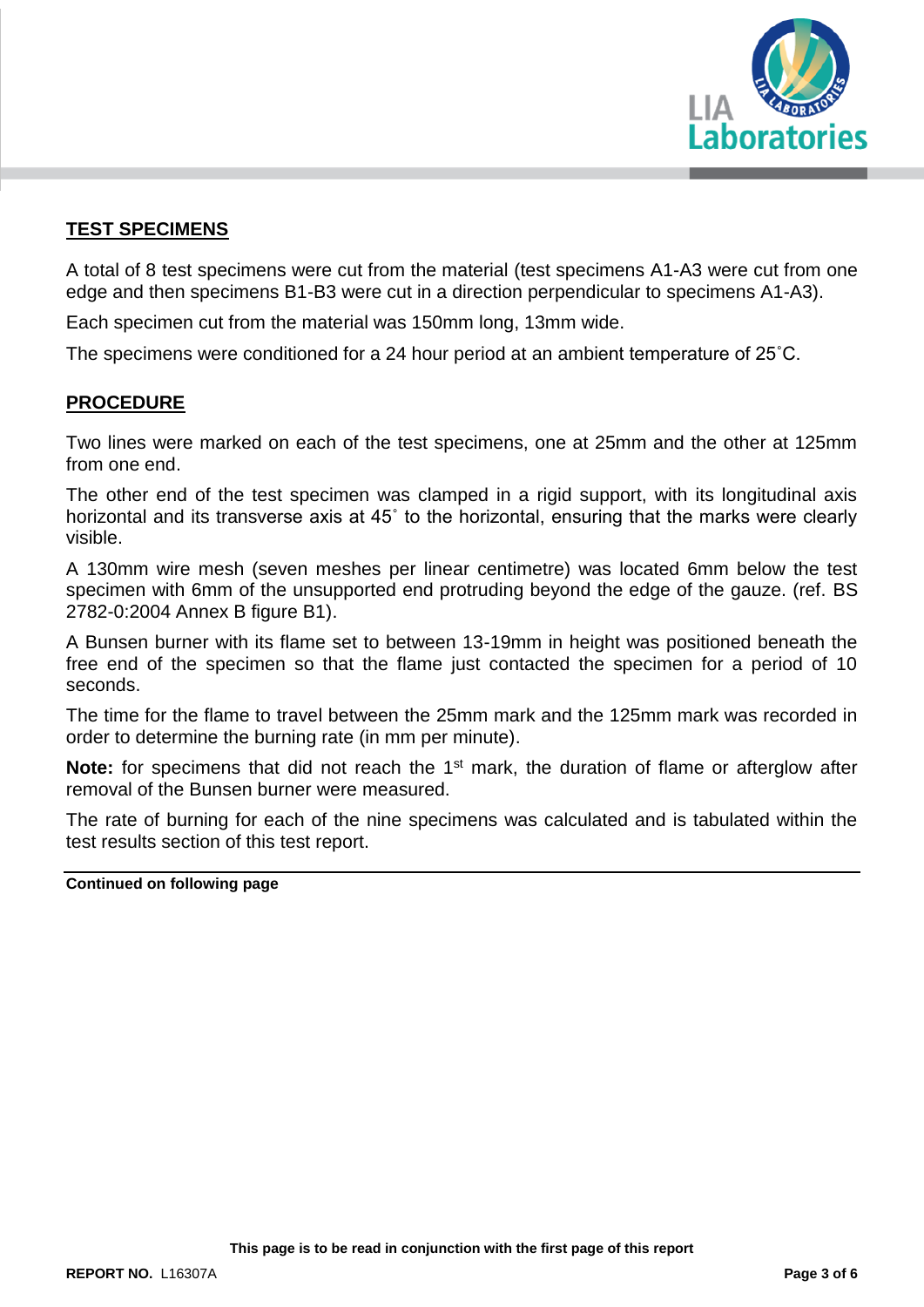

### **TEST RESULTS**

**Note:** The following test results relate only to the behaviour of the test specimens under the particular conditions of test; they are not intended as a means of assessing the potential fire hazard of the material in use.

#### **Table 2.** *Test Results*

| Sample:                                      | <b>Flame Direction</b> | Mark 1<br>(25mm) Mins-<br>secs | Mark 2<br>(125mm)<br>Mins-secs | Time taken to<br>extinguish<br>(Seconds) | Standard limit<br>mm/minute | Result |  |
|----------------------------------------------|------------------------|--------------------------------|--------------------------------|------------------------------------------|-----------------------------|--------|--|
| A <sub>1</sub>                               | Parallel               | <b>DNRM</b>                    | <b>DNRM</b>                    | 57.30                                    | 50                          | TP(b)  |  |
| A2                                           | Parallel               | <b>DNRM</b>                    | <b>DNRM</b>                    | 56.80                                    | 50                          | TP(b)  |  |
| A <sub>3</sub>                               | Parallel               | <b>DNRM</b>                    | <b>DNRM</b>                    | 66.99                                    | 50                          | TP(b)  |  |
| <b>B1</b>                                    | Perpendicular          | <b>DNRM</b>                    | <b>DNRM</b>                    | 65.11                                    | 50                          | TP(b)  |  |
| <b>B2</b>                                    | Perpendicular          | <b>DNRM</b>                    | <b>DNRM</b>                    | 40.77                                    | 50                          | TP(b)  |  |
| <b>B3</b>                                    | Perpendicular          | <b>DNRM</b>                    | <b>DNRM</b>                    | 64.37                                    | 50                          | TP(b)  |  |
| Note: DNRM denotes flame did not reach mark. |                        |                                |                                |                                          |                             |        |  |

### **CONCLUSION**

All of the specimens under test extinguished before the 1<sup>st</sup> mark, the time to extinguish including the afterglow exceeded 5 seconds, however the rate of burn was not greater than the 50mm/min limit, therefore the material under test is classified as TP(b) in accordance with Appendix A-(Performance of materials, products and structures-thermoplastic materials –item 20-classification) of the Building regulations document B 2010 (vol. 1)

**Continued on following page**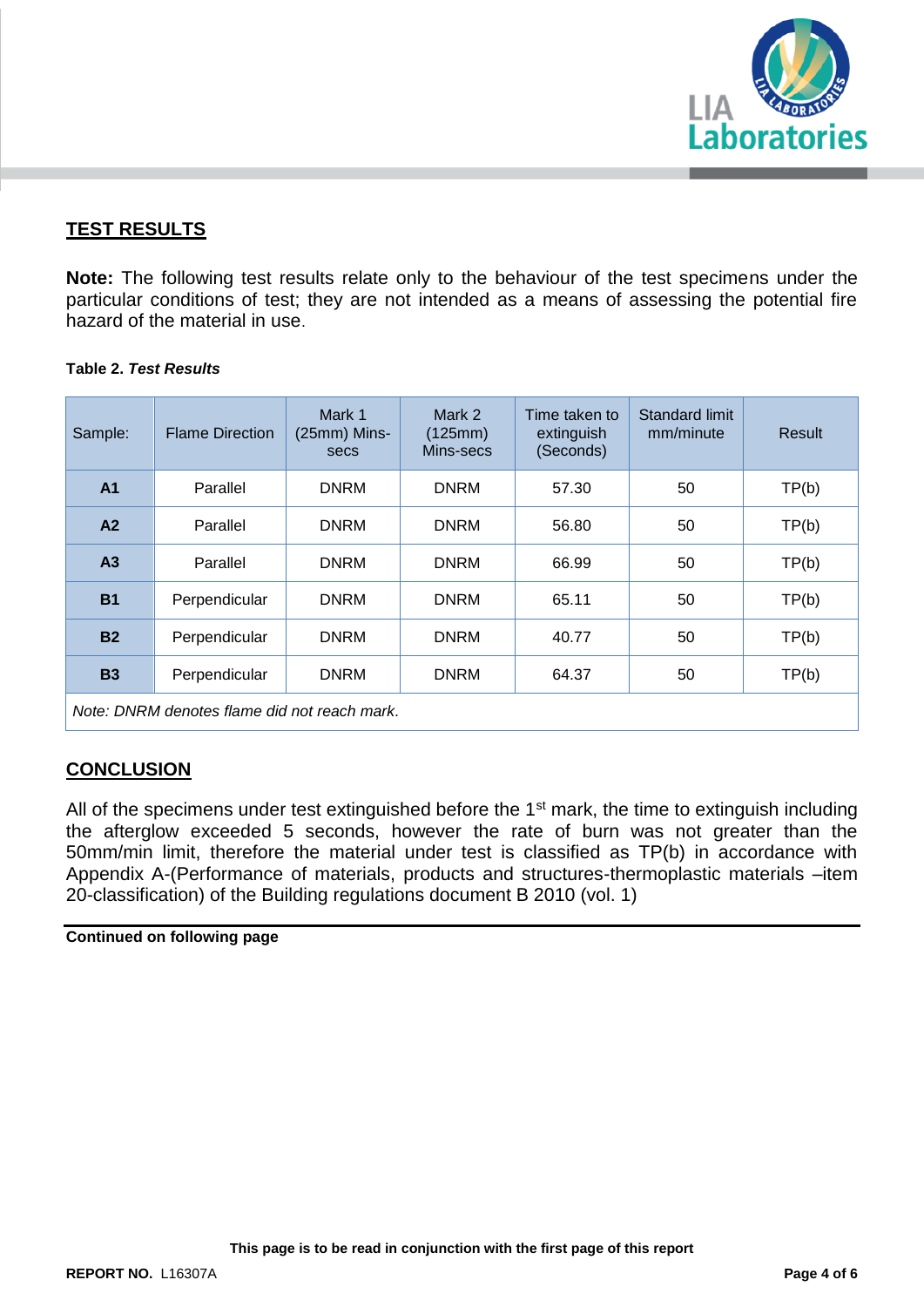

# **DEVIATION(S) FROM TEST STANDARD**

No reported deviations from test standard.

**Continued on following page**

**This page is to be read in conjunction with the first page of this report**